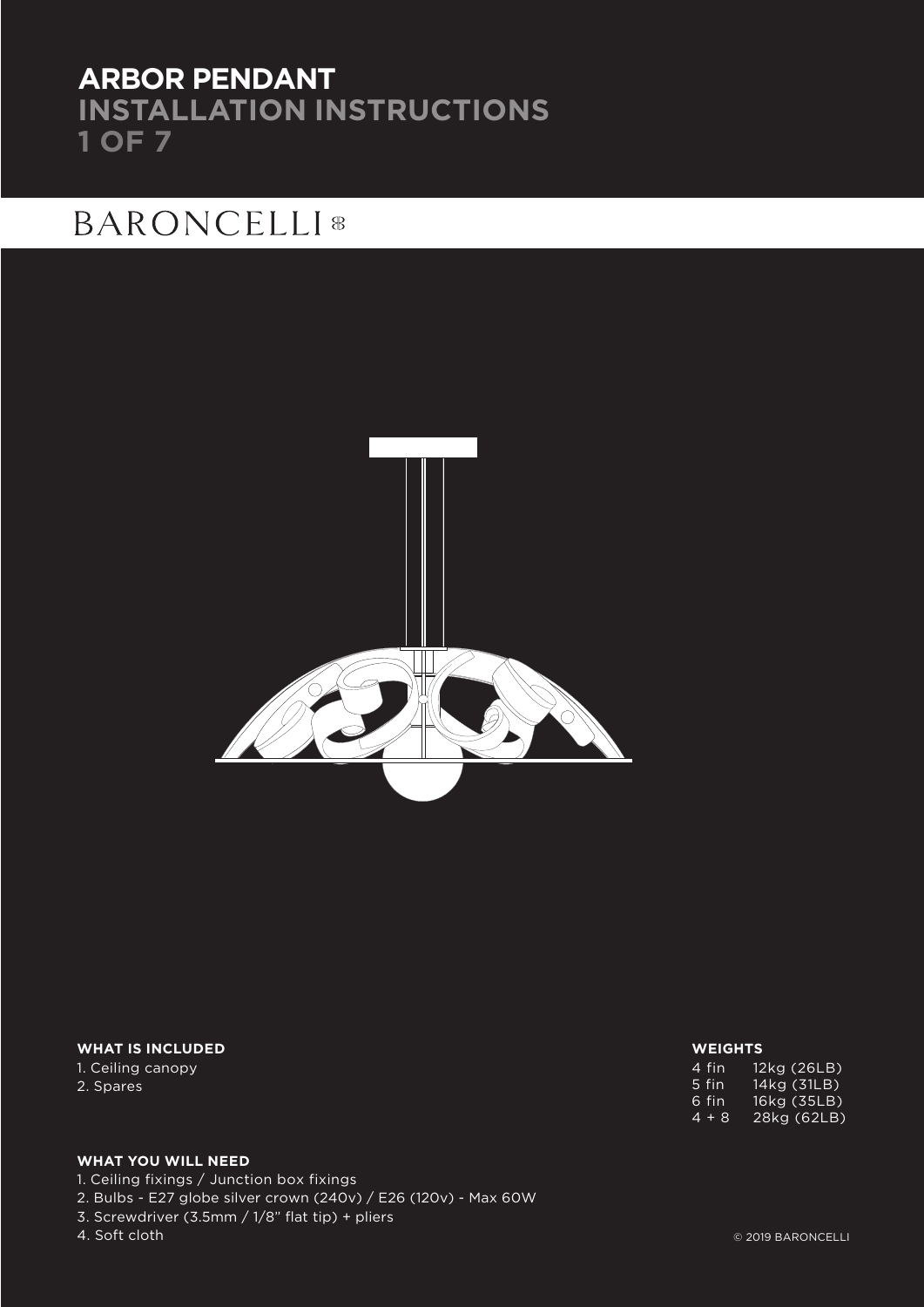## **INSTALLATION INSTRUCTIONS 2OF 7 ARBOR PENDANT**

# **BARONCELLI**<sup>8</sup>

### **\*ENSURE THE MAINS POWER IS TURNED OFF UNTIL FINAL TEST**



### **\*ENSURE ANY ELECTRICAL WORK IS CARRIED OUT BY A QUALIFIED ELECTRICIAN**

### **STEP 1**

Securely fix the ceiling plate into a ceiling beam/joist (or Junction box for US) using a minimum of 2 fixings. Ensure the fixings are capable of taking the relevant weight.

NOTE: SCREW FIXINGS ARE NOT SUPPLIED





### **STEP 2**

Dress the frame with the glass curls using the threaded pins. Each fin should have two curls, one with the holes to the centre of the curl the other with the holes towards the lower end of the curl.



### **STEP 3**

Pass the three suspension cables up through the ceiling canopy. Pre measure the desired height and use some tapes as indications.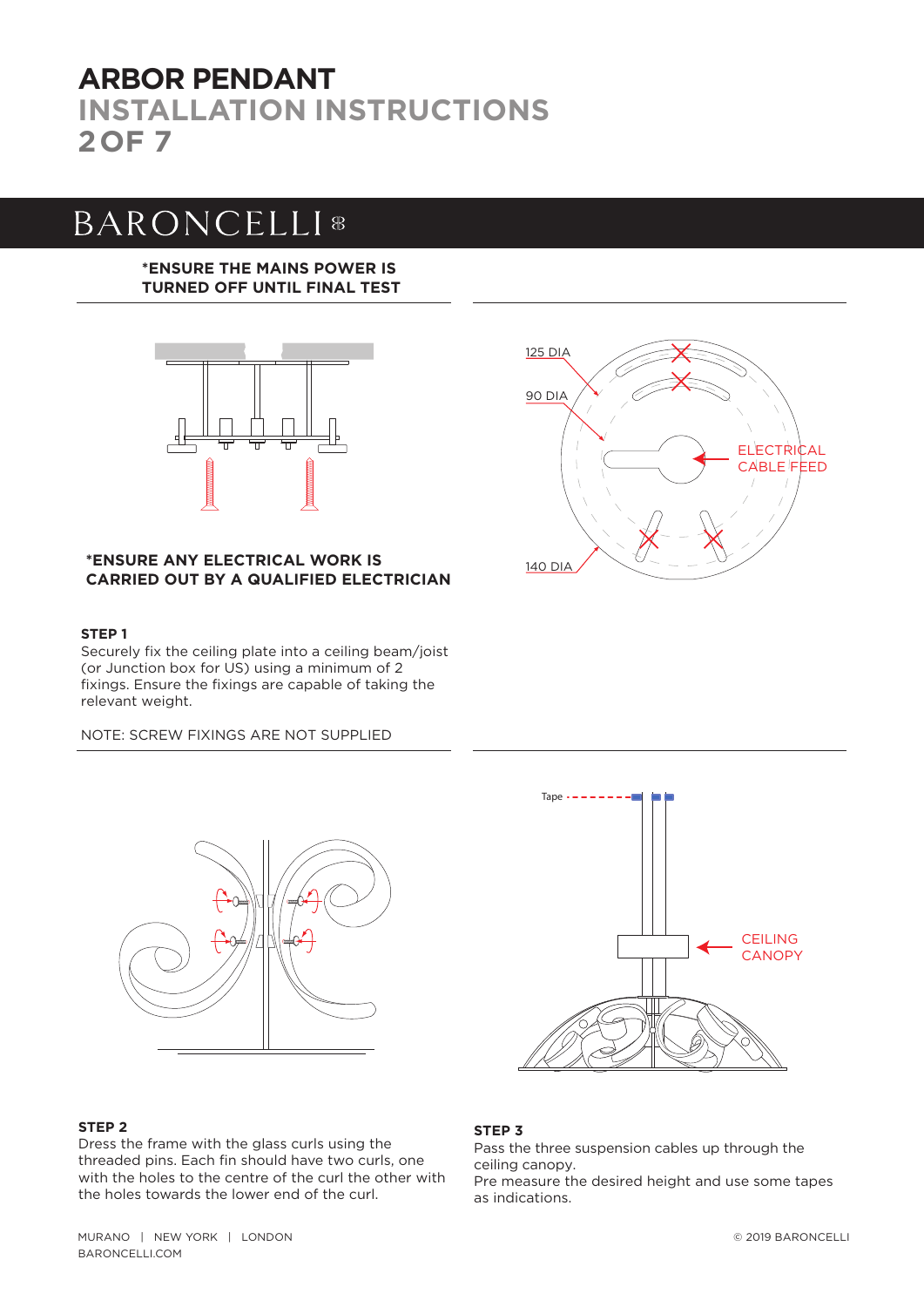## **INSTALLATION INSTRUCTIONS 3 OF 7 ARBOR PENDANT**

# **BARONCELLI**<sup>8</sup>





### **GRIPPER AND SAFETY CAP**

Each gripper will have a safety cap which needs to be unscrewed a little in order to allow the cable to pass through. To shorten a cable simply feed the cable back up into the gripper. To lengthen a cable push the loosened cap upwards and the gripper will disengage allowing the cable to pass through it.

#### **STEP 4**

Pass the three suspension cables into the gripper units. Tighten screw caps to lock grippers.



#### **STEP 5**

Pass the bulb holder up through the assembly and into the cord grip located in the centre of the ceiling plate.

**LEVELING** Level the pendant.

MURANO | NEW YORK | LONDON BARONCELLI.COM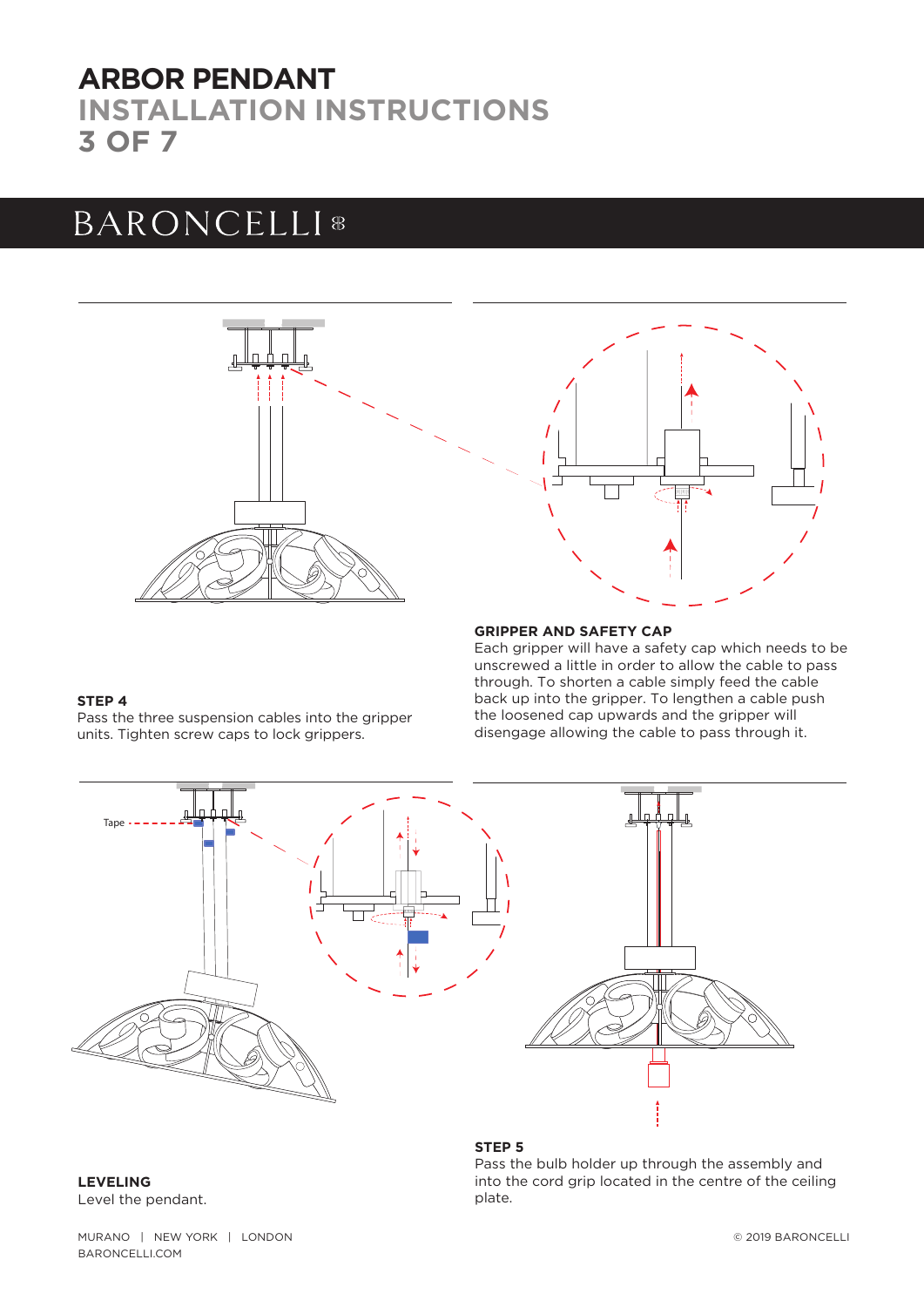### **5 OF 7 OPERATION AND MAINTENANCE \*ENSURE ANY ELECTRICAL WORK IS CARRIED OUT BY A QUALIFIED ELECTRICIAN\***

## **BARONCELLI**<sup>8</sup>







### **GLASS CLEANING**

Glass elements should be carefully cleaned using a soft cloth.

**METAL CLEANING** Carefully clean metal surfaces using a soft cloth and no liquid.



### **REPLACING A BULB**

Unscrew the bulb and lower once it has been released.

MURANO | NEW YORK | LONDON BARONCELLI.COM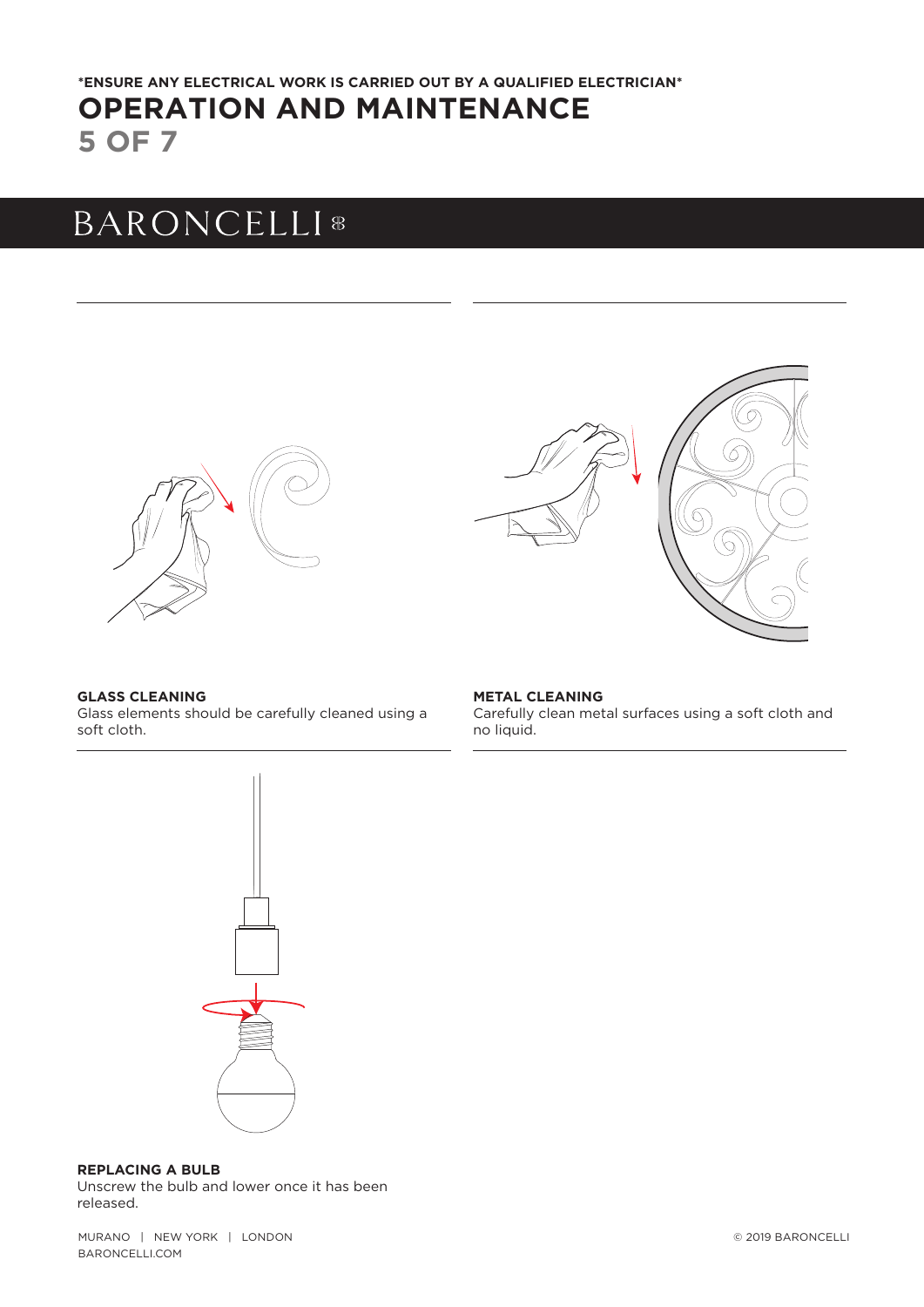### **6 OF 7 OPERATION AND MAINTENANCE \*ENSURE ANY ELECTRICAL WORK IS CARRIED OUT BY A QUALIFIED ELECTRICIAN\***

# **BARONCELLI**<sup>8</sup>



**STEP A TROUBLE SHOOTING - ELECTRICAL FAULTS**  If only a single bulb is not working, check, remove and replace the bulb.

### **STEP B TROUBLE SHOOTING - ELECTRICAL FAULTS**  Check fusebaord





### **STEP C TROUBLE SHOOTING - ELECTRICAL FAULTS** Retrace installation steps to access

holder.

**STEP D TROUBLE SHOOTING - ELECTRICAL FAULTS**  Lower ceiling canopy. Check/test connections.

MURANO | NEW YORK | LONDON BARONCELLI.COM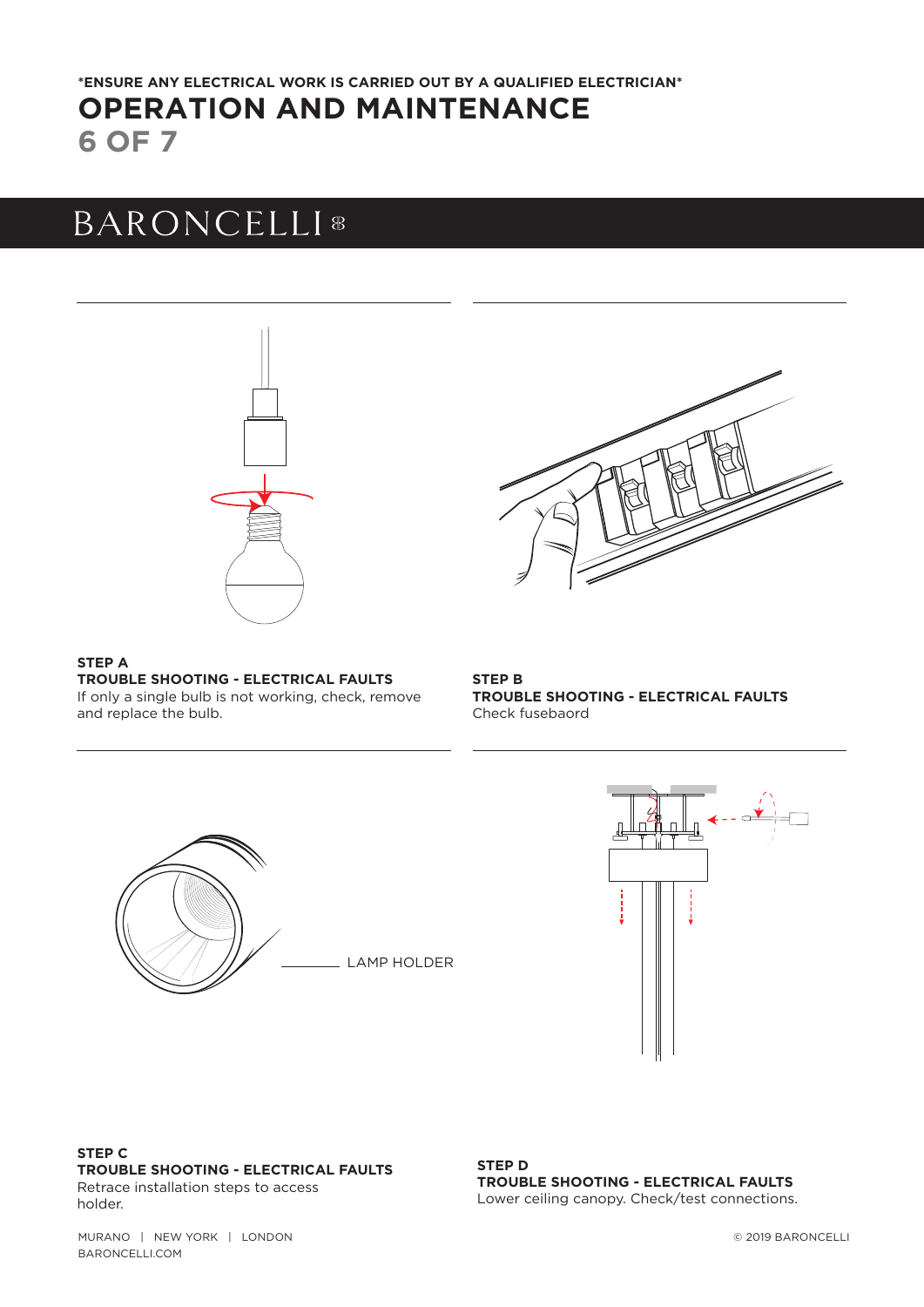## **INSTALLATION INSTRUCTIONS 4 OF 7 ARBOR PENDANT**

# **BARONCELLI**<sup>8</sup>

### **\*ENSURE ANY ELECTRICAL WORK IS CARRIED OUT BY A QUALIFIED ELECTRICIAN**





**STEP 6** Make electrical connections. Insert bulb and test electrics.